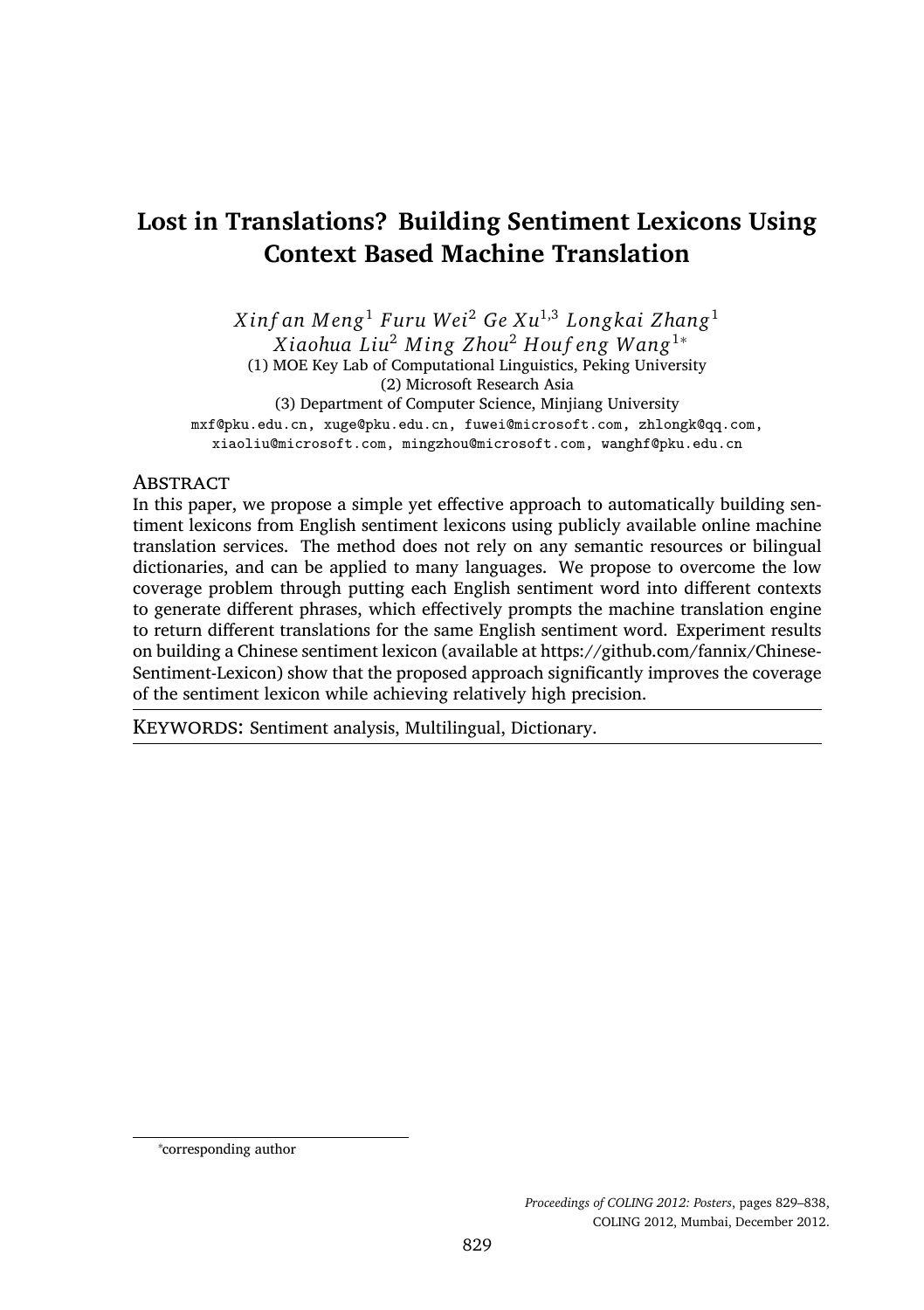# **1 Introduction and Related Work**

Sentiment lexicons are valuable resources for sentiment analysis; they can be used to identify sentiment words and expression, and they can also be used to generate informative features for sentiment classiication of documents. Several sentiment lexicons have been compiled (Stone et al., 1966; Hu and Liu, 2004; Wilson et al., 2005) for English. They are widely used in the research on sentiment analysis. By contrast, due to the high cost of manually compiling a lexicon, sentiment lexicons in many other languages are very few or even unavailable. The shortage of sentiment lexicons limits our capability to analyze the sentiment conveyed in the documents written in other languages; it is estimated that as of May 31 2011, only 26.8% of Internet users speak English  $^1$ .

There is some research on automatically building sentiment lexicons for other languages using translation based methods or bootstrapping methods. Straightforward translation methods make use of multilingual dictionaries, and bootstrapping methods enlarge the sentiment lexicons from English sentiment seed words using semantic resources. However, straightforward translation methods suffer from low sentiment word coverage in the bilingual dictionaries. Moreover, in many cases, two or more English sentiment words often are translated to the same foreign word. Both factors lead to smaller translated sentiment lexicons than the original ones. (Mihalcea et al., 2007) study the efectiveness of translating English sentiment lexicon to Romanian using two bilingual dictionaries. The original English sentiment lexicon contains 6,856 entries; after translation, only 4,983 entries are left in the Romanian sentiment lexicon. About 2000 entries are lost or conflated into other entries during the translation process. The translation method is also used in (Wan, 2008, 2011).

On the other hand, though bootstrapping methods don't use bilingual dictionaries and hence are not subject to the limitation of the translation methods, they have relatively high demands for semantic resources such as WordNet (Fellbaum, 1998). Bootstrapping methods enlarge the sentiment lexicons from English sentiment seed words. (Hassan et al., 2011) present a method to identify the sentiment polarity of foreign words by using WordNet (or similar semantic resources) in the target foreign language. (Ku and Chen, 2007) create a Chinese Lexicon by translating the General Inquirer, combining with Chinese Network Sentiment Dictionary, and conducting expansion using two thesauri. Other semi-supervised lexicon construction methods such as random walk (Esuli and Sebastiani, 2006), label propagation (Rao and Ravichandran, 2009; Xu et al., 2010) or graph propagation (Kerry and McDonald, 2010) can also be used here. However, all those methods require high quality lexicon seed words in the target languages and/or some semantic resources, which are not always available in the target languages.

Besides automatic methods, semi-automatic approaches are also studied. (Steinberger et al., 2012) first produce high-level gold-standard sentiment dictionaries for two languages, then translate them automatically into third languages respectively and obtain overlap of translated lexicon. The experiment suggests that this triangulation method works significantly better than simple translation method. However, in some intermediate stages, the dictionaries need to be filtered and expanded manually.

In this paper, we present a simple yet efective approach to creating high quality sentiment lexicons using English sentiment lexicons. Instead of relying on bilingual dictionaries or

<sup>1</sup>http://www.internetworldstats.com/stats7.htm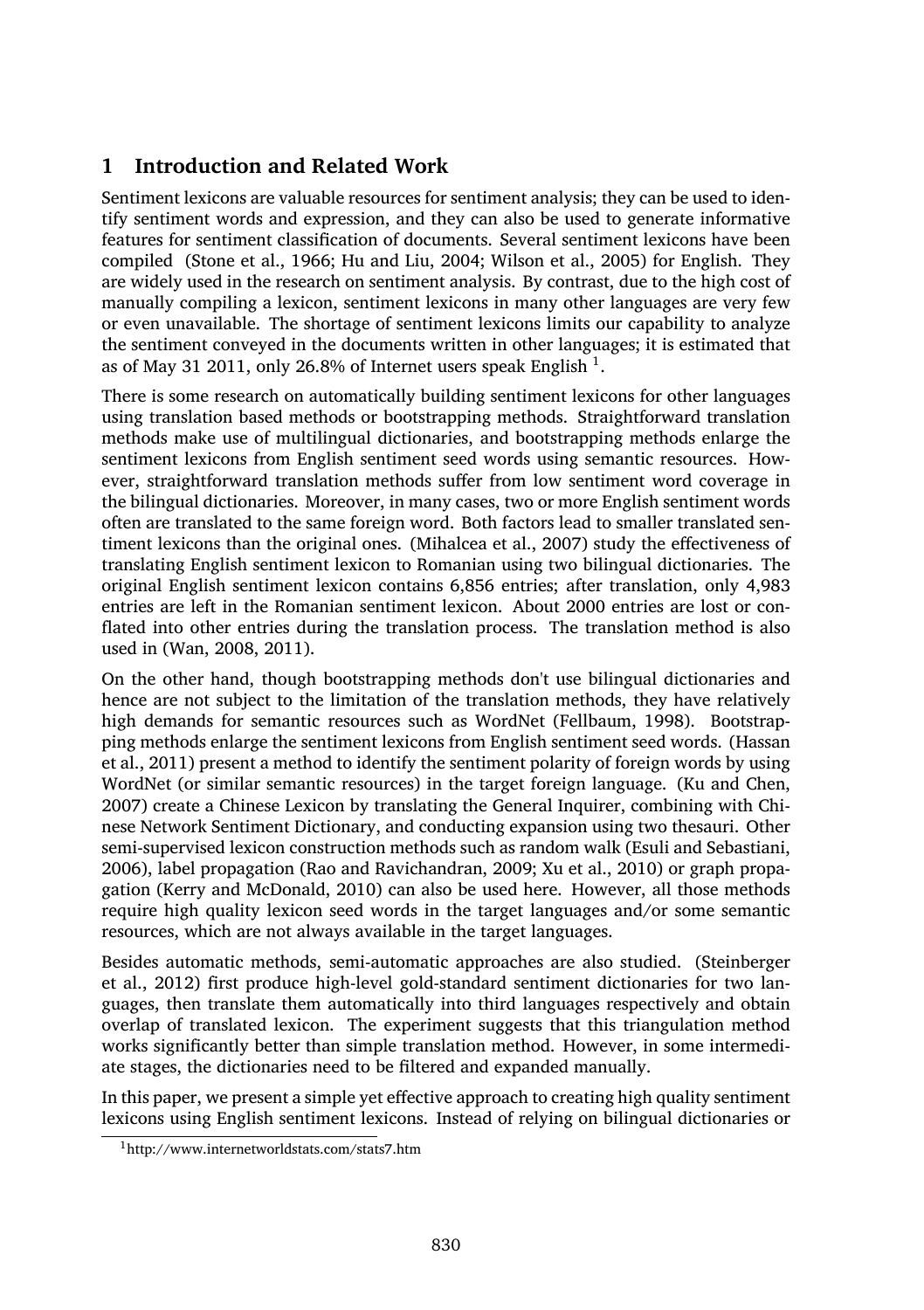| Context     | English               | Translation |
|-------------|-----------------------|-------------|
| None        | elegant               | 优雅          |
|             | graceful              | 优雅          |
| Collocation | graceful voice        | 优美的声音       |
|             | graceful dance        | 曼妙的舞姿       |
| Coordinated | elegant and graceful  | 典雅大方        |
| phrase      | graceful and elegant  | 雍容典雅        |
|             | graceful.             | 优美。         |
| Punctuation | elegant.              | 优雅。         |
|             | graceful and elegant. | 婉约和优雅。      |

Table 1: Chinese Translations of "graceful" and "elegant" in diferent contexts

semantic resources, we leverage online machine translation services, which are readily accessible. In order to overcome the word coverage problem, we put each English sentiment word in diferent contexts to generate diferent phrases, which can prompt translation engines to return diferent translations for the same English sentiment word. In particular, we develop three techniques for constructing contexts and generating diferent phrases. It should also be emphasized that leveraging online machine translation service enables us to easily construct lexicons in many languages; as an empirical study, we use this approach to construct a Chinese sentiment lexicon, and the obtained lexicon is both large and accurate.

### **2 Our Approach**

Formally, our task is to build a sentiment lexicon for a target language, such as Chinese, given an English sentiment lexicon. We use Table 1 to illustrate the idea. As an example, we translate two English positive words, "graceful" and "elegant", to Chinese. When we translate "graceful" or "elegant" individually, they are translated to the same Chinese word, "优雅"  $\frac{3}{2}$ . Though the two Chinese translations are generally correct, two distinct English words are conflated into only one Chinese word. This phenomenon is very common in translation. Many English sentiment words have identical or similar meaning. Corresponding to this meaning, there are also many possible translations in the target language, among which one translation is often dominant. As a result, when those English sentiment words are translated individually, this dominant translation are very likely to be picked out, whether by using bilingual dictionary or machine translation engine. In this circumstance, many translation variations are lost.

In order to recover the lost translation variations, we put the English words into diferent contexts. By using diferent contexts, we efectively prompt the machine translation engine to query the large scale parallel corpora that it is trained on, and then to return the most accurate translations in the target language. Furthermore, we can take advantage of the polysemy of words; one word can mean diferent things and it usually has various target language translations. Our context-based method efectively lead to translation diversity.

The flow chart of our approach is provided in Figure 1. As seen, we divide the overall process into three steps: (1) Generating the context; (2) Translation; (3) Extraction.

 $^{2}$ All the following translation examples are obtained by using Google Translate (http://translate.google.com/)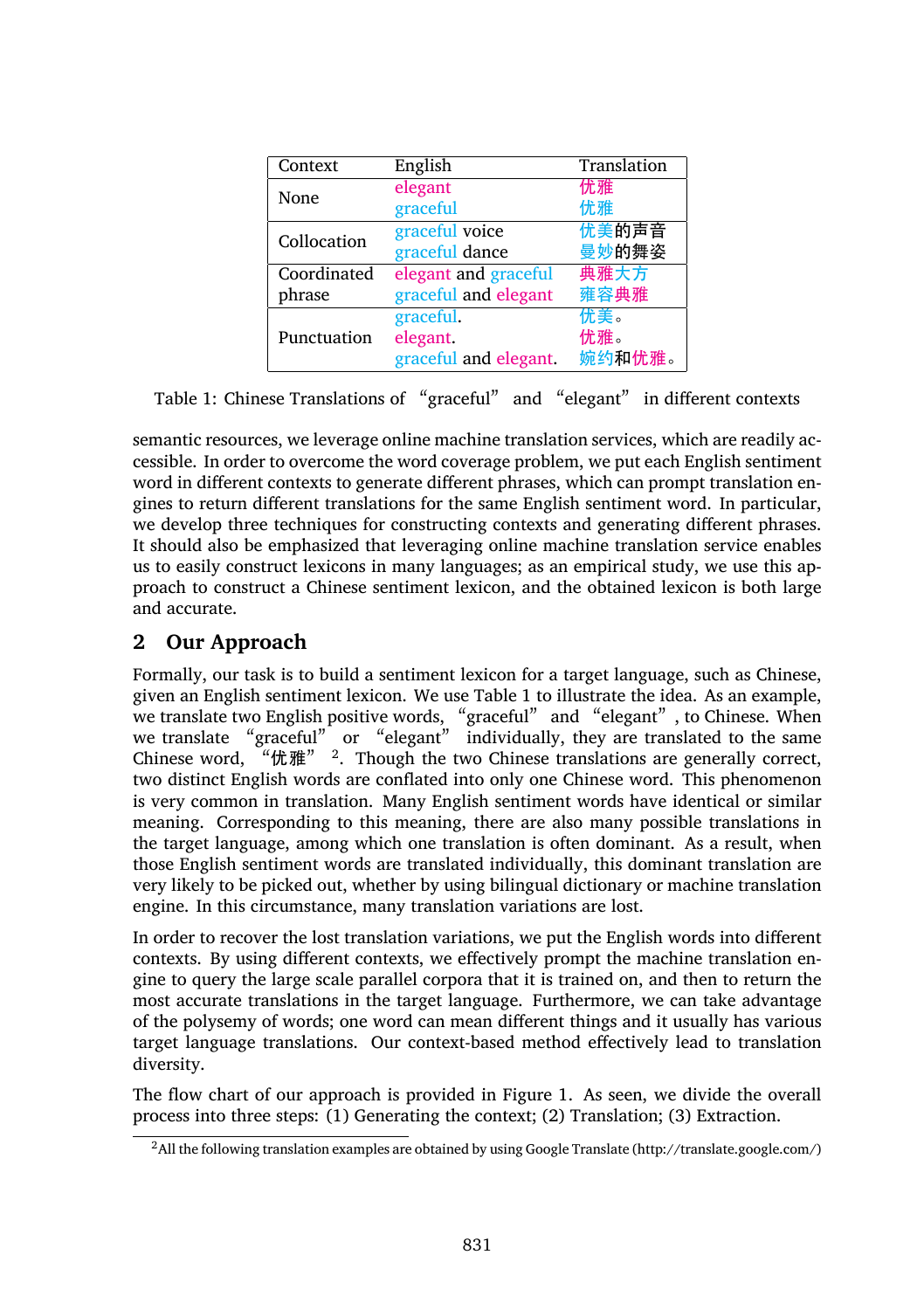

Figure 1: The Flow Chart of Our Approach

First, We devise the following three methods to generate contexts for translation.

- **Collocation**: We obtain the most frequent bi-grams containing the English word. This technique efectively makes the word meaning more speciic and concrete, which helps the translation engine to pick out more accurate and diverse translations. For example, we generate "graceful voice" and "graceful dance". Given the contexts, "voice" and "dance", two "graceful" are translated to "优美" and "曼妙", respectively, which are more natural Chinese translations.
- **Coordinated phrase**: We combine two English words that have the same Chinese translations. This makes the translation engine less likely to return the same translations for both words. For example, we create a coordinated phrase by joining "elegant" and "graceful" with the word "and". Joining together, the translations for both words are diferent from the original translation. More interestingly, putting the two English words in diferent orders lead to diferent translations.
- **Punctuation**: We place a punctuation mark, such as period or question mark, at the end of the English word. We use this simple rule to limit the possible parts-of-speech of the translations. For example, "effusive." is translated to "热情洋溢", while "efusive" is translated to "感情奔放的"; after adding punctuation context, "effusive" is translated to words that have different parts-of-speech. We can also combine this technique with the coordinated phrase technique.

Concretely, We use a bi-gram language model for generating possible collocations. Instead of creating our own language model from large corpora, we leverage the Microsoft Web N-gram Services (Wang et al., 2010) $^3$ , an online N-gram corpus that built from Web documents. We choose the bi-gram language model trained on document titles. Given each English polarity word  $w_1$ , we use the language model to generate up to the 1000 most frequent bi-grams  $w_1w_2$ .

To create coordinated phrases, we irst translate all sentiment words using Google Translate. And then we create coordinated phrases for the English sentiment words which are translated into the same Chinese word. We select those English words and join them with the word "and". The punctuation context are generated by appending a period after the given English word. By combining and using both rules simultaneously, we can generate even more queries.

<sup>3</sup>http://research.microsoft.com/web-ngram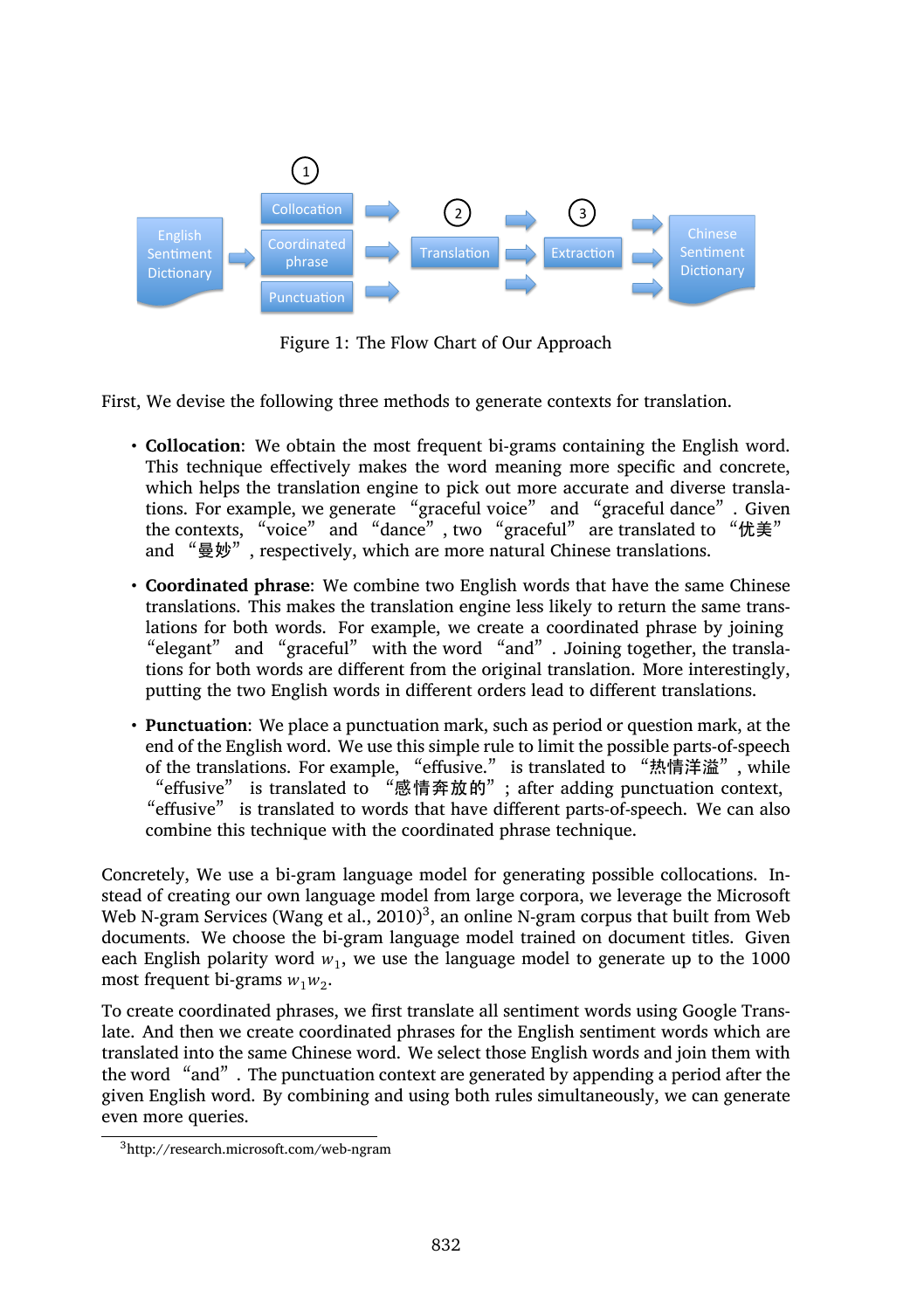| Lexicon           | #POS  | #NEG  | #TOTAL |
|-------------------|-------|-------|--------|
| MPOA(EN)          | 1,481 | 3,080 | 4,561  |
| <b>DICT</b>       | 742   | 1,139 | 1,881  |
| DICT + Stem       | 814   | 1,230 | 2,044  |
| $DICT + Multiple$ | 2,811 | 3.799 | 6,610  |
| <b>MT</b>         | 1078  | 2,104 | 3,182  |
| <b>CONTEXT</b>    | 3,511 | 5,210 | 8,721  |

Table 2: Vocabulary Size of Diferent Lexicons

Then we translate the resulted queries. We use Google Translate<sup>4</sup> as the online machine translation service. After that, we extract the foreign sentiment words from machine translation results. This step is language dependent but is often straight-forward. In this paper, we conduct experiment on Chinese. We first use Stanford Chinese Word Segmenter<sup>5</sup> for segmentation, and then use the position of the words and the punctuation between the words to locate the sentiment polarity word candidates. Finally we prune the candidates list by removing the words have less than 3 occurrences.

**Discussion** Our approach can be applied to construct sentiment dictionaries in other languages as well. Depending on the target language, we might need to make some small modifications. Word segmentation is unnecessary for most European languages. And in some languages, we need to consider the word order issues when extracting the sentiment words from the translation results, since translation engine might reorder the queries. For example, in Arabic, the modifying adjectives are placed before the nouns, which is diferent from English; and also in Arabic, the words are written from right to left.

### **3 Experimental Study**

We use the MPQA subjective lexicon (Wilson et al., 2005) as the English lexicon. We only keep the strong subjective entries, which include 1,481 positive and 3,080 negative entries. For the purpose of comparison, we implemented the following baseline approaches. The first three baselines rely on a bilingual dictionary. We use the LDC (Linguistic Data Consortium) English-Chinese bilingual wordlists<sup>6</sup>, which is also used in (Wan, 2008). This dictionary contains 18,195 entries. Each English entry is mapped to a list of Chinese words or expressions.

As shown in Table 2, the irst baseline (DICT) looks up the English entry in the bilingual dictionary and use the irst translation in the corresponding Chinese translation lists. Only 1,148 positive and 2,004 negative entries can be found in the bilingual dictionary, while about 1,500 entries are lost in the bilingual dictionary. After removing duplicate Chinese entries in the translated Chinese sentiment lexicon, only 742 unique positive entries and 1,139 negative entries remain. To improve the chances of inding English sentiment words in the bilingual dictionary, we use the Porter stemmer<sup>7</sup> to first obtain the lemmatization forms of the English sentiment words and then search them again in the bilingual dictionary. The results ( $DICT + Stem$ ) show that the recall slightly improves, but the size

<sup>4</sup>http://translate.google.com/

<sup>5</sup>http://nlp.stanford.edu/software/segmenter.shtml

<sup>6</sup>http://projects.ldc.upenn.edu/Chinese/LDC\_ch.htm

<sup>7</sup>http://tartarus.org/∼martin/PorterStemmer/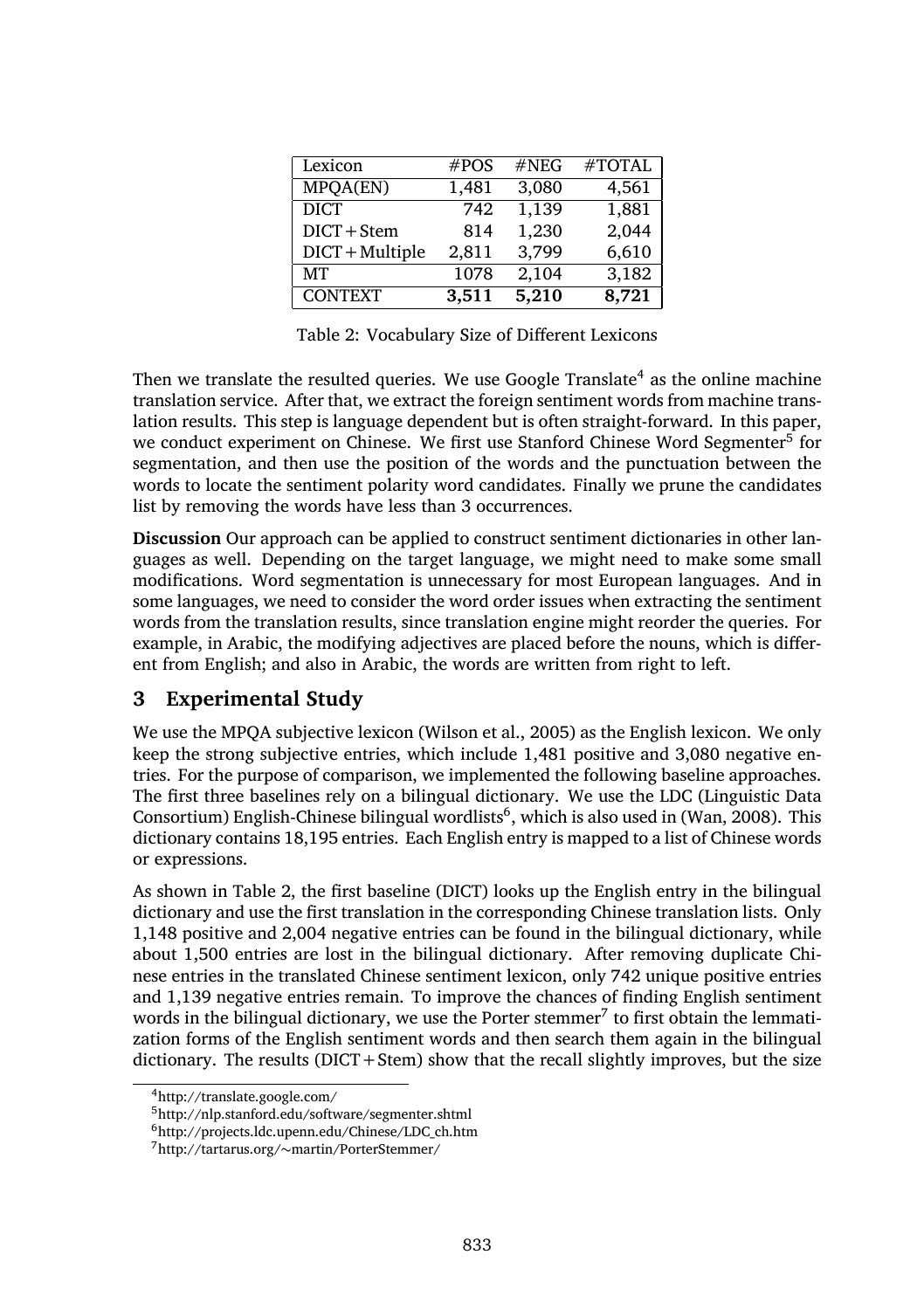| Lexicon           | Precision |
|-------------------|-----------|
| <b>DICT</b>       | 93%       |
| $DICT + Stem$     | 93%       |
| $DICT + Multiple$ | 82%       |
| MT                | 91%       |
| <b>CONTEXT</b>    | 91.5%     |

Table 3: Precision of Diferent Lexicons

of the Chinese sentiment lexicon is still much smaller than the English sentiment lexicon. We further expand the sentiment lexicon by including all translations of each English entry, with the exception of the translations that contain punctuations and are longer than 6 characters; we ilter translations longer than 6 characters since most of these sentiment words or phrases are merely the combinations of the shorter words and phrases. From the results of this baseline (DICT+Multiple), we can see that this approach can remarkably expand the lexicon. However, This method introduces many noises, as described later. Instead of using bilingual dictionary, we can use the machine translation engine to directly translate the English sentiment words. The results of this baseline (denoted by MT) show that the it is superior to the DICT baseline, but the vocabulary it covers is still too limited. The results of our approach (denoted by CONTEXT) are shown at the bottom. The lexicon generated are significantly larger than all other lexicons.

#### **3.1 Lexicon Quality**

To evaluate the precision of the sentiment lexicons generated by using our approach and the baselines, we sample 200 entries for each polarity (positive and negative) from each lexicon and compute their precision. Table 3 depicts the comparison, from which we can see that the positive lexicon generated by DICT+Multiple is very noisy. By contrast, our approach can generate a large lexicon with high precision. Though other lexicons have very high precisions, the vocabularies are too small.

To investigate why Dictionary-based translation methods lead to relatively low coverage lexicon, we look into the generated Chinese sentiment lexicon and identify three causes. First, the bilingual dictionary is not a comprehensive list of the Chinese translations of each English word. Instead it just includes a few translations to help people to understand the meaning of the English word. Second, the bilingual dictionary often translates diferent English words to one Chinese word. Third, the bilingual dictionary does not include translations of multi-word expressions. The MT baseline alleviates the problem of multi-word expressions, but it still sufers from the irst two problems. We also study the noise words introduced by  $DICT+Multiple$ . Most of noise words are direct translations of one particular sense of some polarity English words. For example, "吸入", which means "breathe in", is included because the polarity word "inspire" has this sense as a technical term.

One other possible approach to enlarging the lexicon is to use N-best translations for English polarity words. We do not explore this approach in this paper for two reasons. First, online machine translation services often do not provide convenient interfaces for retrieving N-best translation results. Second, based on our observation, N-best translations of individual sentiment words are similar to multiple translations using a bilingual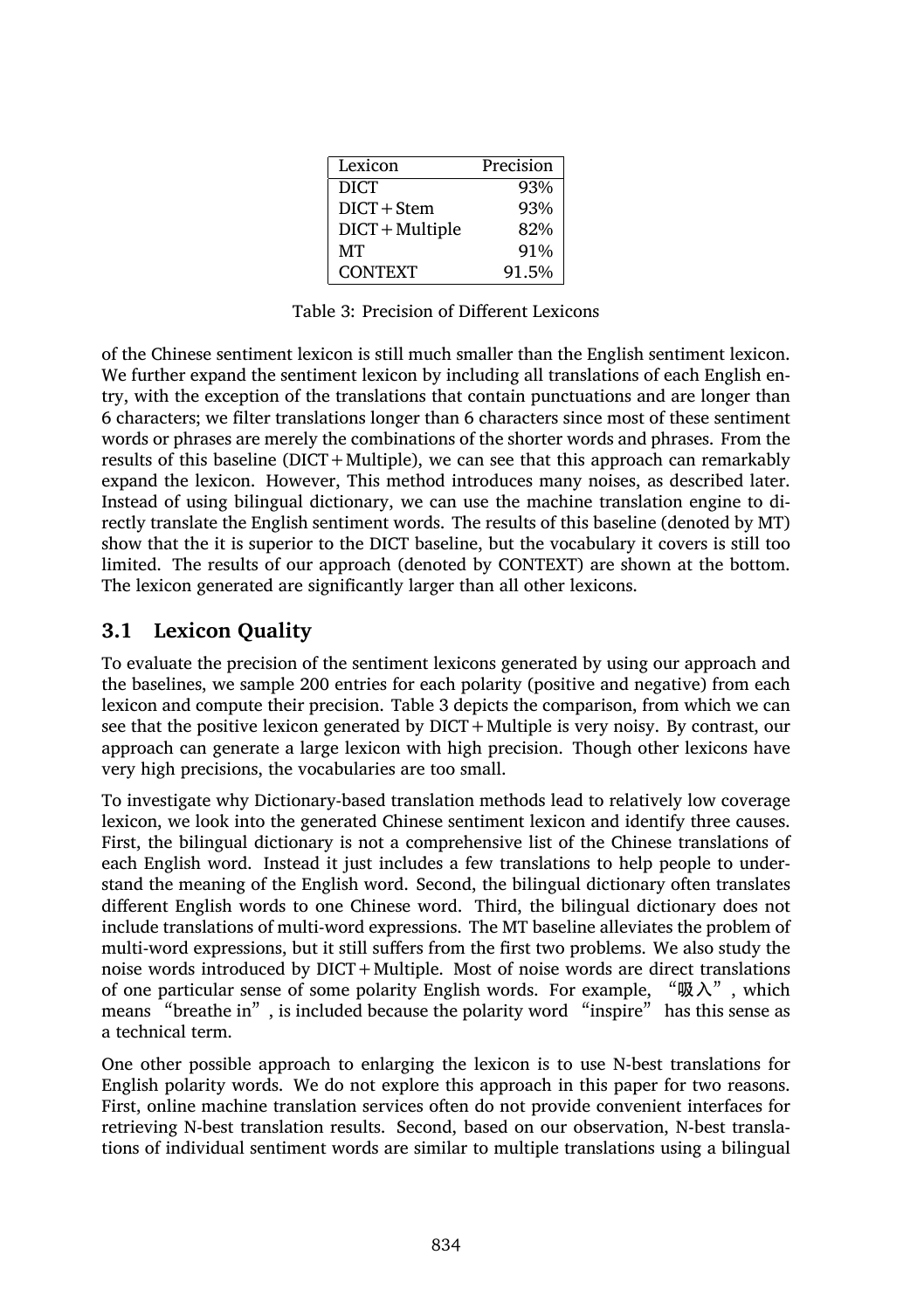| Lexicon           | <b>NTCIR</b> | Weibo |
|-------------------|--------------|-------|
| <b>DICT</b>       | 61.9%        | 57.6% |
| $DICT + Stem$     | 61.9%        | 57.5% |
| $DICT + Multiple$ | 64.7%        | 61.7% |
| MТ                | 66.2%        | 64.6% |
| <b>CONTEXT</b>    | 70.1%        | 73.5% |

Table 4: Classifier Accuracy Using Different Lexicons

dictionary. Both approaches tend to produce general and abstract words like "高兴" and "快乐" (both mean "happy"), but have difficulties in generating Chinese idioms such as "兴高采烈" , which also expresses "happy", but in a more vivid way. One interesting fact of the CONTEXT lexicon is that it includes many four-characters idioms, which are widely used in Chinese but rarely found in bilingual dictionaries. By contrast, dictionary-based approaches often fail to generate those idioms.

# **3.2 Lexicon Usefulness in Sentiment Classiication**

One important application of sentiment lexicons is document sentiment classiication, predicting whether a given document to express a positive or negative attitude. Sentiment lexicons can be used either as the basic resources for dictionary-based classiiers, or as a preprocessing step to generate augmented features for corpus-based classiiers. Therefore, we evaluate the usefulness of the lexicons by evaluating the performance of classiiers using diferent lexicons.

We use a dictionary-based sentiment classification approach. Besides the sentiment lexicon, we also use a negation lexicon, which collect the terms that can reverse the sentiment. The negation lexicon we use is the Chinese translation of negation lexicon from Opinion-Finder<sup>8</sup>. The polarity score of each document is the sum of all the polarity of sentiment words in the document; if a negation word is in the context window of the sentiment word<sup>9</sup>, we inverse the polarity of this sentiment word. If the overall polarity score is less than 0, we label this document as negative; otherwise the document is predicted as positive.

We test the classifiers on two data sets, which belong to different genres. The first test data set comes from the NTCIR Opinion Analysis Pilot Task data set (Seki et al., 2007, 2008). This data set contains 4,294 Chinese sentences, 2,378 being positive sentences and 1,916 being negative. Those sentences are all extracted from news. The second data set is collected from Weibo<sup>10</sup>, a micro-blogging service website in China. We sample  $5,000$ messages from Weibo, and label them manually. To be consistent with the NTCIR data set, we only keep the positive and negative message. The resulting Weibo data set contains 906 positive messages and 807 negative messages. Each sentence/message is segmented into Chinese words by using Stanford Chinese word segmenter.

We report the results in Table 4. As seen, the classifier using our CONTEXT lexicon obtains the highest accuracy on both data sets. Comparing the results in the NTCIR and

<sup>8</sup>http://www.cs.pitt.edu/mpqa/opinioninder.html

<sup>&</sup>lt;sup>9</sup>We use a distance window of two words

<sup>10</sup>http://weibo.com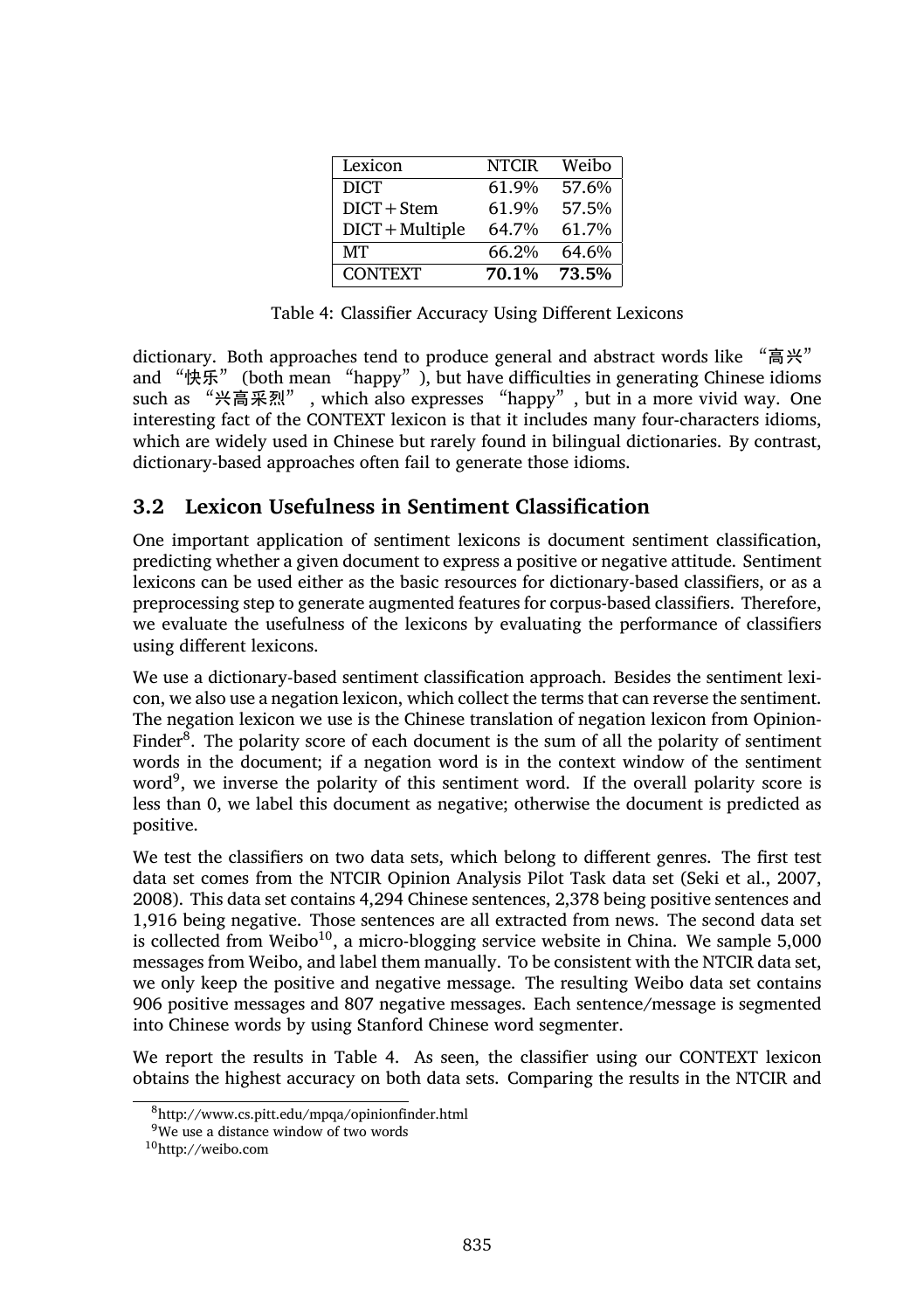the Weibo column, it is interesting to note that the Weibo data set decreases the accuracy of classiiers using all lexicon but CONTEXT lexicon. As described in the previous section, our CONTEXT lexicon contains many Chinese idioms, which are seldom used in news. Hence our lexicon performs even better in user generated contents, such as blogs and user reviews.

We also note that bilingual dictionary is not an efective method for adapting resources cross-lingually, since classiiers with MT lexicon performs better than all the ones with DICT variants. Another interesting fact is that using larger lexicon do not always lead to better classifier accuracy; the classifier with MT lexicon performs better than the one with  $DICT+Multiple$ , despite the fact that the  $DICT+Multiple$  lexicon is much larger than the MT lexicon.

#### **Conclusion and Future Work**

In this paper, we propose an approach to leveraging publicly available machine translation services for creating sentiment lexicons from English sentiment lexicons. By placing English sentiment words in carefully crafted contexts, we efective prompt the translation engine to translate the same sentiment words diferently. The experiment results show that our approach can obtain a high sentiment word coverage while achieving relatively high precision. This approach treats the machine translation engine as a black box. In the future, we will experiment with the ideas of directly using the underlying parallel corpus for creating sentiment lexicons.

#### **Acknowledgment**

This work was partially supported by National High Technology Research and Development Program of China (863 Program) (No. 2012AA011101), National Natural Science Foundation of China (No.91024009, No.60973053), the Specialized Research Fund for the Doctoral Program of Higher Education of China (Grant No. 20090001110047 ), and 2009 Chiang Ching-kuo Foundation for International Scholarly Exchange (under Grant No. RG013-D-09).

#### **References**

Esuli, A. and Sebastiani, F. (2006). SentiWordNet: a publicly available lexical resource for opinion mining. In *Proceedings of LREC-06, the 5th Conference on Language Resources and Evaluation*, Genova, IT.

Fellbaum, C. (1998). *WordNet: An electronic lexical database*. The MIT press.

Hassan, A., Abu-Jbara, A., Jha, R., and Radev, D. (2011). Identifying the semantic orientation of foreign words. In *Proceedings of the 49th Annual Meeting of the Association for Computational Linguistics: Human Language Technologies: short papers-Volume 2*, pages 592--–597.

Hu, M. and Liu, B. (2004). Mining and summarizing customer reviews. In *Proceedings of KDD '04, the ACM SIGKDD international conference on Knowledge discovery and data mining*, pages 168–--177, Seattle, US. ACM Press.

Kerry, L. V. and McDonald, H. R. (2010). The viability of web-derived polarity lexicons. In *Annual Conference of the North American Chapter of the ACL*.